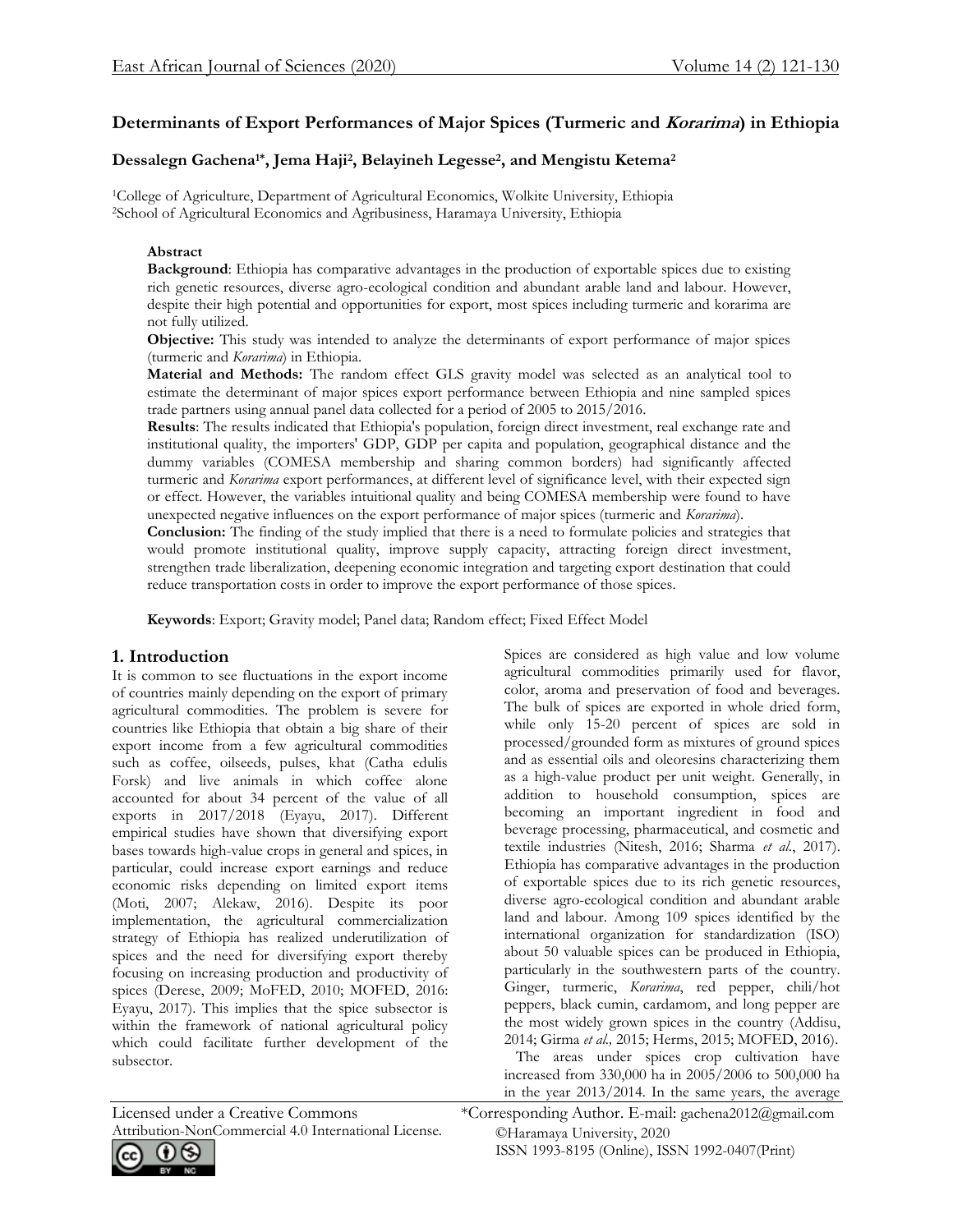spice production has also improved from 238,000 to 418,000 tons in their dried weigh. According to Ethiopian Investment Commission (EIC, 2015), about five million smallholder farmers are already involved in spice production, and currently, the government is promoting and encouraging investment opportunities in the spice subsector.

 Due to their multiple uses, there is a continuing and expanding international demand for spices in Asia, Middle East, Africa, Europe and the USA (Addisu, 2014). Particularly, the recognition of the medicinal properties of spices has spurred the demand for organic spices. According to Addisu (2014), the global imports of spices is growing at an average annual growth rate of 10.2 percent and estimated at 85 billion USD in 2012. In this regard, Ethiopia's proximity and strategic location to most of these spice importing countries would create a wide global market opportunity for spices trade. Ethiopia is exporting dried spices such as turmeric, *Korarima*, red and black pepper, cumin (black & white) and coriander to more than 38 destination markets thereby generating foreign currencies (Addisu. 2014). According to some source, for example, the country has exported about 15,518 and 23,518 tons of dried spices with export values of 18.5 and 32 million USD in 2010 and 2012 respectively. Despite their high economic potential and recent attention of the government in promoting the production and export of spices, the share of export revenue is yet one of the lowest in the total export earnings. On average spices, export constitutes 1.25 percent of the total export value of Ethiopia. But, there has been a tendency of positive growth in the export of this commodity with an average rate of 53.9 percent for the period of 2010-2014 (Herms, 2015; Alekaw, 2016; Abdu *et al*., 2017). This indicates that compared to other agricultural commodities the export potential of t spices has not been fully exploited.

 Ethiopia's export performance is said to be constrained by the real exchange rate, the distance between Ethiopia and its partners, supply-side factors like real GDP, Ethiopian institutional quality and trade policy and demand-side factors: such as population, partners' real GDP, and openness to trade (Yishak, 2009 and Tesfaye, 2014). The spices subsector is an important area for research since the production of high-value products is an emerging but poorly understood economic activity in Ethiopia. Most of the studies conducted previously have focused on the determinants of aggregated export performance in which the commodity-specific factors could not be identified (Abdulaziz, 2009; Alelign, 2014; Alekaw, 2016; Gebrehiwot, 2011; Yishak, 2009;). Analysis of export at a disaggregated level could enable policymakers to identify which sectors/commodities/products severely faced the supply capacity and foreign market access conditions. However, no empirical analysis has been undertaken

regarding factors determining the export performance of spices separately in Ethiopia.

 The core objective of this study was, therefore, to analyze the main determinant factors of supply-and demand-side of the two major spices Ethiopia's spices (turmeric and *Korarima*) export performance using dynamic gravity models. The trade gravity model is the econometric model that often uses for ex-post analyses of international trade flows as a baseline model for estimating the impact of a variety of policy issues. It is based on the idea that overall trade volumes between the two nations depend on the size of the two nations and the distance they are apart. There are a couple of reasons for the central role played by the gravity model. The first has to do with its high explanatory power of on bilateral trade flows and enables us to incorporate dynamic effects among economies. The second reason is that it provides an easy method to test the role that other variables play in affecting trade (Alemayehu, 2009).

 The importance of this paper is to fill the gap in the literature, as the issue of spices export performance has not been studied. Therefore, understanding the performances of major spice export flows would help in guiding appropriate trade policies that could foster bilateral spice trade flows between Ethiopia and its partners.

# **2. Methodology**

#### **2.1. Theoretical Framework**

The trade gravity model is the econometric model that often use for ex-post analyses of international trade flows as a baseline model for estimating the impact of a variety of policy issues. It is based on the idea that overall trade volumes between the two nations depend on the size of the two nations and the distance they are apart. Tinbergen and Poyhonen were the first authors to developed Gravity models of international trade. There are a couple of reasons for the central role played by the gravity model. The first has to do with its high explanatory power of on bilateral trade flows and enables us to incorporate dynamic effects among economies. The second reason is that it provides an easy method to test the role that other variables play in affecting trade (Eyayu, 2017).

 The basic formulation of the gravity model explains bilateral trade flows in analogy to Isaac Newton's law of gravity, by the attraction of two countries' masses (measured by GDP and/or population), reduced by the distance which is a proxy of transport costs and other factors. Some studies contributed to the refinement of the traditional explanatory variables and to the addition of new ones, and the others improve the econometric specification of the model (Nguyen, 2010).

 Some criticism about the gravity model for its lack of theoretical foundations has emerged. Indeed, the former theoretical foundation of the gravity model derivation centered on constant elasticity of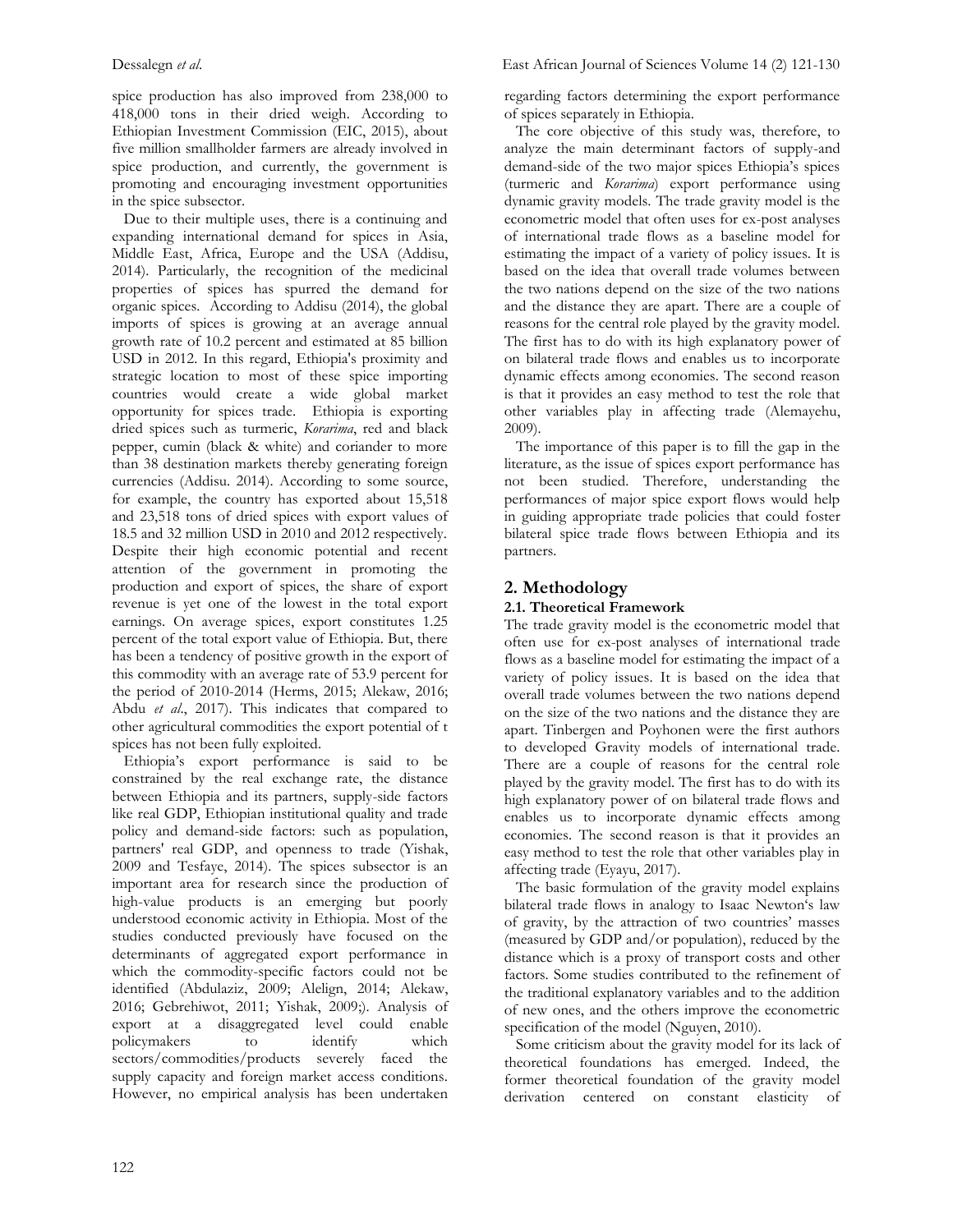substitution preferences and goods that are differentiated by region of origin. Subsequent extensions of it used the differentiated product framework with increasing return to scale, encompass factor endowments and taste variables that explain the microeconomic foundations for the gravity equation based on monopolistic competition or Heckscher-Ohlin structure that includes only the main variables such as GDPs, population and distance. Particularly, the gravity model can incorporate additional variables to control for the differences in factor endowments that could aid or impede exports between countries (Alemayehu, 2009).

## **2.2. Conceptual Framework**

The measurement of the export performance has evolved significantly over time in two directions: multidimensional and one-dimensional measures. Export performance can be labeled either as onedimension/single-proxy measures (that is covering one dimension with one proxy), as onedimension/multiple-proxy measures, or as multidimensional/multiple-proxy measures. The decision to use one-dimensional/ single-proxy measures results in testing every relationship hypothesized separately with each export performance measure in the design. It also explained the reason that one dimension of export performance relates in different manners to the determinants. And it should not be forced into a single composite measure for one dimension and must be tested separately(Nguyen, 2010). Accordingly, the study used an approach so-called as one dimension with one proxy which enables us to measure the coffee export sales (USD values) as a proxy for the ECE performance.

## **2.3. Data and Sampling**

This study used annual panel data of Ethiopia's major spices export and its nine trade partners over the period of 2005–2015. The panel data has better efficiency than other data types and offers more variability, more degree of freedom and reduce the multicollinearity among explanatory variables, improve the reliability of the regression results(Grote and Winter, 2009).

 In this paper, panel data were used to investigate the determinants of Ethiopia's spices export performance. The data were collected from the top nine Ethiopia's spices trade partners or destinations namely; India, Yemen, Jordan, Saudi Arabia, United Arab Emirates, Israel, United States, Kenya and Sudan. The selection of these countries was based on the availability of data and the distribution of spices exports by destination. Among 38 spices importing partners, these top nine countries constituting about 85 percent of Ethiopia's spices export value were sampled for this study.

 The annual values of major spices export to each of the nine importer countries were collected from

Ethiopian Revenue And Custom Authority(ERCA), while the data on most of the independent variables such as annual gross domestic products of Ethiopia and trade partners (GDP<sub>ii</sub>), Ethiopia's Foreign Direct Investment (FDI), bilateral exchange rate (ER), population size and internal transport infrastructure were obtained from the WDI (World Development Index), IMF (International Monetary Fund)and UNCTADSTAT databases. Moreover, data on the institutional quality index and the distance between Ethiopia's Capital (Addis Ababa) and capital cities of the trade partners in kilometers were accessed from www.indo's website and World Bank's(WB) worldwide governance indicators respectively.

## **2.4. Model Specification and Variables Description**

The basic gravity model postulates trade between the two countries depends upon their Gross Domestic Product (GDP), population size and distance between them. The underlying rationale of the model is that the volume of trade between the two countries depends on each country's trade potential and the trade attraction forces between them. The model is referred to as gravity simply to capture factors that would induce countries to trade with each other. However, because of the existence of a huge amount of variations in the trade that cannot be explained by the traditional variables, other explanatory variables have been included(Grote and Winter, 2009).

 In most studies, the gravity approach is denoted as a rather simple but robust approach to estimate bilateral trade flows due to its simple application to different aspects of the trade, it is very attractive for researchers. Since the theoretical foundations of the gravity model are better understood and developed the application is also justified by the economic theory. The advantage of the gravity model was that, first, the panel can capture the relevant relationships among variables over time; and second, the panel can examine unobservable trading partners' individual effect (Roy and Rayhan, 2012). They argue that panel data methods are the most proper for separating time-invariant and countryspecific effects. Several empirical studies have employed the augmented gravity model to investigate the determinants of bilateral trade between different countries and found important results (Yishak, 2009;Alekaw, 2016; Potelwa *et al*., 2017).

 Therefore, in this paper, gravity models were adopted as an analytical tool to estimate the determinant of spices export performance between Ethiopia and sampled trade partners. This model is tested using panel data representing internal supply capacity and foreign market access. Thus, the value of spices (turmeric and *korarima*) exports from Ethiopia to its major trading partners is defined as follows:

 ${\rm EXV}_{ij} = \alpha({\rm GDP}_{it})^{\beta_1}({\rm POPit})^{\beta_2}({\rm FDI}_{i})^{\beta_3}({\rm INF}_{i})^{\beta_4}({\rm FER}_{i})^{\beta_5}({\rm IQ}_{i})^{\beta_6}({\rm GDP}_{ji})^{\beta_7}({\rm POPIt})^{\beta_8}$  $[(FTP_j)^{\beta_{j_0}}(WD_{ij})^{\beta_{10}}]^{1-\sigma}U_{ij}$  (1)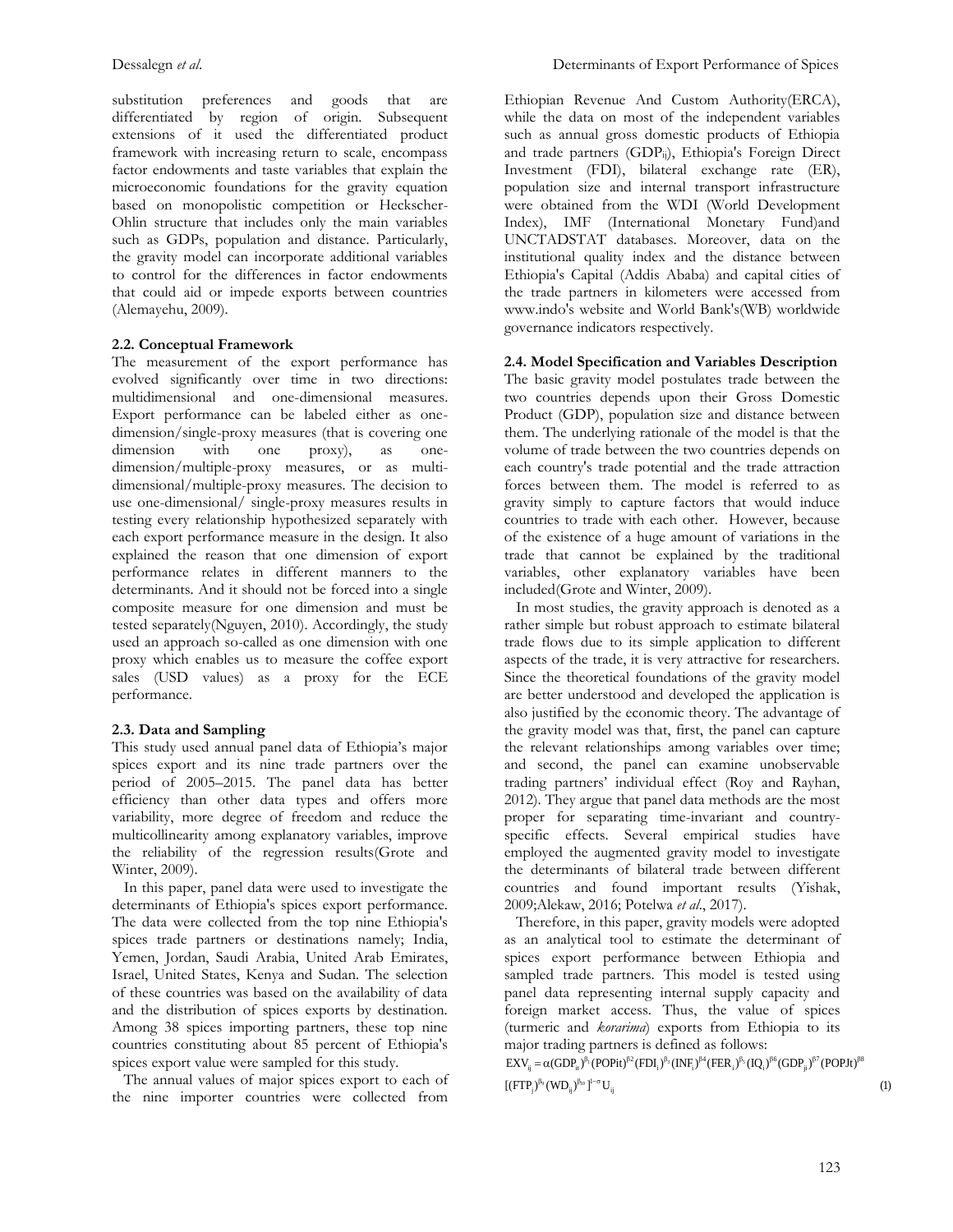Except for dummies (COMES and border), all the variables were transformed to natural logarithms since the gravity equation has multiplicative features. The log transformation allows estimating a linear regression and interpreting the estimated parameters as the elasticity of the volume of trade. After making adjustments and modifications the model is constructed as follows:

 $\ln (EXV_{ij}) = \alpha + \beta_1 \ln (GDP_{i_1}) + \beta_2 \ln (POP_{i_1}) + \beta_3 \ln (FDI_{i_1}) + \beta_4 \ln (INF_{i_1}) + \beta_5 \ln (IQ_{i_1})$  $+\beta_6 \text{ln}\left(\text{RER}_{ijt}\right)+\beta_7 \text{ln}\left(\text{GDP}_{jt}\right)+\beta_8 \text{ln}(\text{POP}_{jt})+\beta_9 \text{ln}\left(\text{FTP}_{jt}\right)+\beta_{10} \text{ln}\left(\text{WDIST}_{ijt}\right)+\beta_{11} \text{DM}_{ij}$  $+$  e<sub>ijt</sub>  $(2)$ 

Where;

 ${\rm EXV}_{\rm ijt}$  is export value of spices in year t;  ${\rm RER}_{\rm ijt}$  is

the average bilateral exchange rate ;  $\mathrm{GDP}_\mathrm{it}$  is the USD value of Ethiopia's Gross domestic product in year t;  $P_{it}$  is Ethiopia's' Population in year t;  $GDP_{it}$  is the USD value of Gross domestic product of country j; Population of Partner Country j;  $\text{FDI}_{\text{it}}$  is foreign direct investment in year t;  $INF<sub>it</sub>$  indicate the quality of Ethiopia's internal transport infrastructure in year t;  $IQ_{it}$  is the institutional quality index of Ethiopia;  $\text{FTP}_{jt}$  is the foreign trade policy index of country j;  $\text{WDIST}_{ijt}$  is the weighted distance between Ethiopia and trade partners;  $DM_{ij}$ is dummy variables and  $e_{ijt}$  is the stochastic term.

Panel data involves different models such as pooled OLS, fixed effects and random effects that can be estimated. The main problem of the pooled OLS model is that it does not allow for heterogeneity of countries. It does not estimate country-specific effects and assumes that all countries are homogenous (Abu *et al.,* 2010). The random-effects estimator is appropriate when the unobserved effect is thought to be uncorrelated with all the explanatory variables in which it can be left in the error term, and the resulting serial correlation over time can be handled by generalized least squares estimation. On the other hand, the fixed effects estimator is efficient when the idiosyncratic errors are serially uncorrelated and we make no assumptions about the correlation between the unobserved effect and the explanatory variables. The fixed-effects model is simply a linear regression model in which the intercept terms vary over the individual units which is constant in the case of the randomeffects model (Wooldridge, 2012).

 Hence, in order to test the null hypothesis that the repressors and individual effects are not correlated or not systematic, the Hausman specification test was employed. The test distinguishes an efficient estimation model between random and fixed effects. If the null hypothesis of the Hausman test is rejected the random effects is not appropriate, instead; the fixed effects model would be preferred and vice-versa.

#### **2.5. Definition of Variables and Hypothesis**

Ethiopia' spices export performance which is captured by the annual USD values of spices exports to each of the trading partners countries are hypothesized to be affected by both supply-side and demand-side factors such as Ethiopia's Gross Domestic Product (GDP), Ethiopia's Foreign Direct Investment (FDI), Population of both exporters and importers, internal transport infrastructure, Real bilateral exchange rate, foreign trade policy, importing country's Gross Domestic Product (GDP), the distance between Ethiopia and her trading partners and institutional environment of Ethiopia.

**Exporting country' (Ethiopia's) GDP:** GDP is considered as a proxy of economic mass, which is a basic variable of the gravity model. Most empirical papers around the world support the idea that GDP has a positive impact on exports. In his paper, Eita (2008) found out that an increase in Namibia's GDP caused exports to increase during the examination period of 1998 2006. In a more recent study, Aslanov *et al*. (2010) also found out that an increase in GDP led to higher exports, and vice versa, of three countries in South Caucacus, including Azerbaijan, Georgia and Armenia. Thus it is hypothesized that there is a positive relationship between the GDP of a country and its exports.

**Ethiopia' foreign direct investment (FDI):** There has never been a single conclusion about the effect of FDI on export from previous studies because they showed different results. Gunawardana and Sharma (2009) and Pemasiri and Sharma (2010) pointed out that inward FDI has a significant positive influence on Australian manufacturing exports in the long-term. In this research, FDI represents a measure of product development in the export sector and it can be expected to contribute to the enhancing of a country's competitiveness on international markets by increasing the technological content of exports. FDI is included in this study as stock since FDI stock measures its productive capacity. As it is believed that the transformation of the composition of exports increases with FDI, the sign of this variable is expected to be positive.

**Real bilateral exchange rate:** The exchange rate is a fundamental determinant of a country's trade. Therefore, there are numerous empirical studies being conducted on how this variable would affect a country's exports. In fact, some studies show a positive impact of national currency depreciation on its export while others show no impact. There are various results from previous research papers. Aljebrin (2012),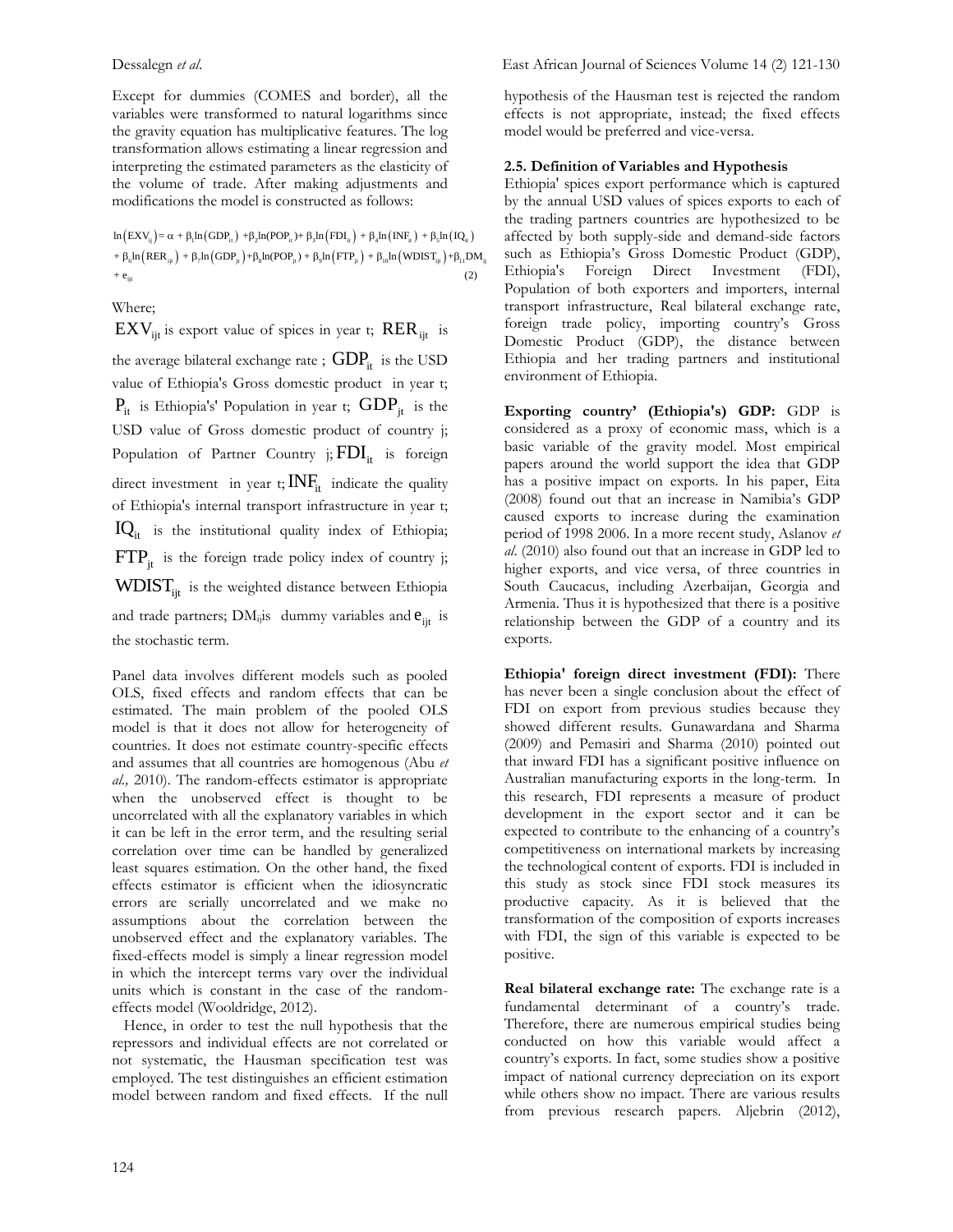supported the idea that a fall in currency value makes costs of domestically produced goods lowered, which consequently enhances competitiveness in export in China and Saudi Arabia, respectively. Therefore, it is hypothesized that while an appreciation of the real exchange rate affects spices exports negatively, depreciation affects exports positively.

**Internal transport infrastructure:** Internal transport infrastructure is captured by the percentage of paved roads out of the total roads. A higher rating indicates a better infrastructure. Better infrastructure should lead to higher trade and therefore more exports from Ethiopia. Thus, the coefficient of internal transport infrastructure is expected to be positive. Fugazza (2004) found that the internal transport infrastructure has a significant and positive impact on raising exports.

Foreign trade policy (FTP): Trade policy is a measure of the degree of tariff and non-tariff barriers that trading partners apply. Trade policy in this study is peroxide by a trade policy index, which is taken from the Index of Economic Freedom created by the Heritage Foundation. The index ranges from 0 to 100. A country with zero tariffs and non-tariff barriers will have a trade freedom score of 100. This is to means that a score of 100 signifies an environment that is most conducive to trade. Therefore, given that more freedom encourages trade, the sign of the index variable is expected to be positive.

**Importing country's GDP:** The import demand of foreign countries is determined by their income. The higher the income of the importing country is, the greater the demand for Ethiopia's exports. Hence, the coefficients of Ethiopia's trading partner GDP are expected to have positive signs. In most researches applying the gravity model, the results revealed that an increase in the importing country's GDP would lead to an increase in the export volume of the exporting country. According to a study conducted by Yishak (2009 the importing country's GDP has a positive relationship with exports.

**Population (POPit and POPjt):** The effect of exporter country population could be positive or negative depending on whether the absorption effect or economies of scale effect is dominant. A large population may indicate a big domestic market and large resource endowment, in which case a larger absorption effect may lead to less export. If this is the case, a negative sign will be expected. On the other hand, a large domestic market may imply the utilization

of the economies of scales so that the expected sign of the population coefficient would be positive. For similar reasons, the coefficient of importing country population is indeterminate where the absorption effects and economies of scale effects are expected to affect their imports positively and negatively, respectively. The larger the market the more it trades, so the market size is expected to turn out with positive signs (Ebaidalla and Abdalla, 2016).

**Distances:** Distance between an exporter and its importers are used as a proxy for transportation costs. This is the basic variable of the gravity model. It is normally stated that as countries stay far from each other, the transportation costs between them are higher. Consequently, they tend to trade less. Based on distance data and GDP, the weighted distance between Ethiopia and its trading partners for each year in the observation period is calculated. Hatab *et al*. (2010) found in their research that transportation costs, proxies by distance, influenced Egyptian agricultural exports negatively, based on time-series data from 1994-2008. Orindi (2011) also found out that exports reduced as the distance between them and their importers got larger in Ethiopia and Kenya, respectively. The coefficient of distance is expected to be negative, as the larger the physical distance between two countries' economic centers, the higher is the cost of transporting goods. The high such cost, the lower trade should be. (Beleska-Spasova, 2014)

**Institutional quality (IQ):** The institutional environment encompasses macroeconomic stability and openness to trade, as well as the enabling environment for markets consisting notably of the legal and judiciary system, the financial system, taxation, labour relations, investment procedures, and customs administration. The World Bank's Worldwide Governance Indicators (WGI) project (Kaufmann *et al*., 2009) estimates the institutional quality of a particular country in terms of rule of law, government effectiveness, regulatory quality and control of corruption. The rank (out of 100) is given for each component. The aggregate value of the four components as a proxy for Ethiopia's institutional quality is taken. A higher aggregate value is associated with better institutional quality. Hence, the sign of this variable is expected to be positive. The description, measurement and expected effects of each variable on the export potential of spices are summarized in Table 1.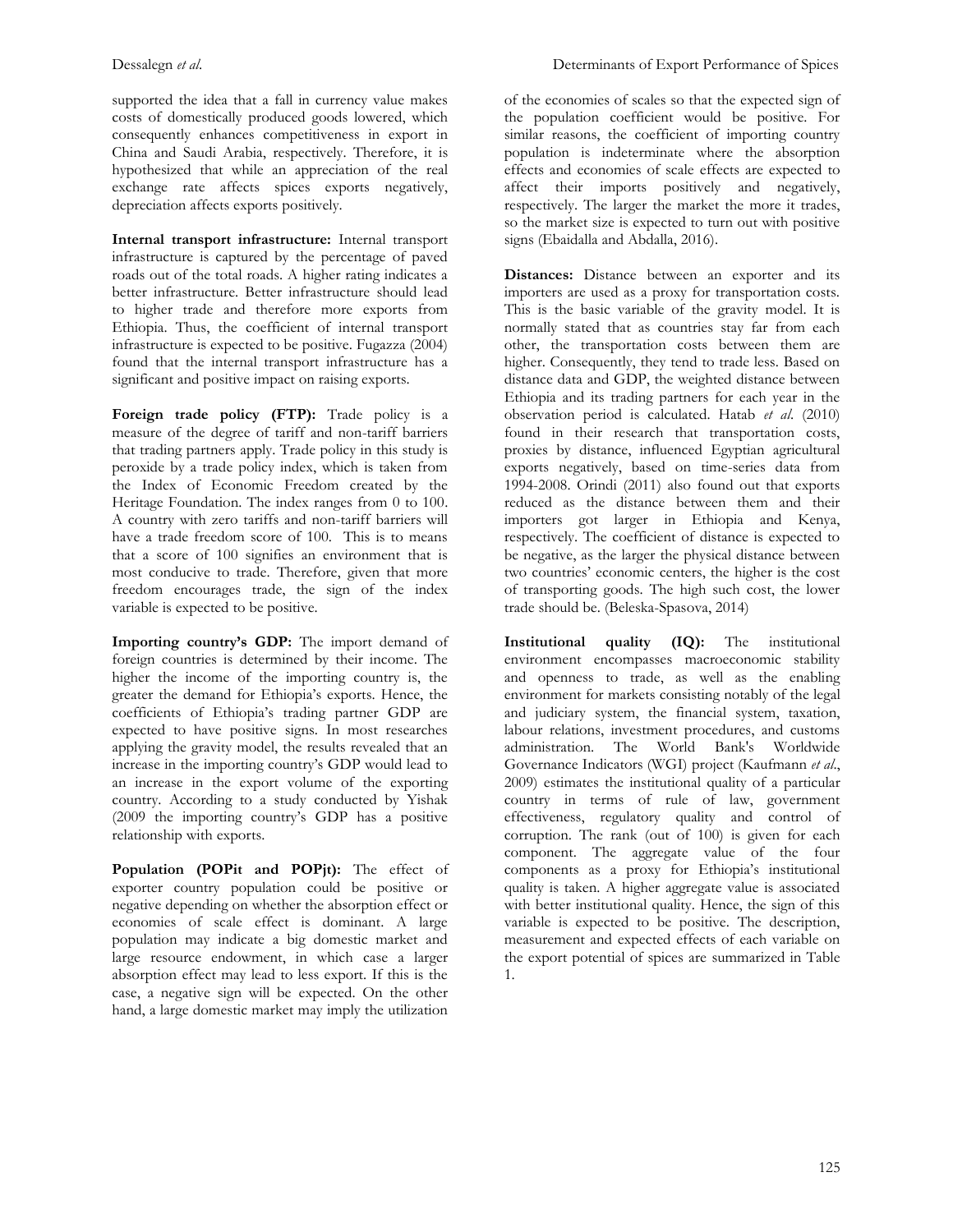| Variables and measurement        | Measurement                             | Expected sign |
|----------------------------------|-----------------------------------------|---------------|
| Ethiopia's GDP                   | Continuous (measured in USD)            | Positive      |
| Ethiopia's GDP per capita        | Continuous (measured in USD)            | Positive      |
| Foreign Direct Investment        | Continuous (measured in USD)            | Positive      |
| Real exchange rate               | Continuous (measured in km)             | Negative      |
| Internal infrastructure          | Continuous (Percentage of paved road)   | Positive      |
| Ethiopia's Institutional quality | Continuous (index ranging 1-100)        | Positive      |
| Foreign trade policy             | Continuous (index ranging; 0-100)       | Positive      |
| Trading partners" GDP            | Continuous (measured in USD)            | Positive      |
| Partners" GDP Per Capita         | Continuous (measured in USD)            | Positive      |
| Weighted Distance                | Continuous (Measured in Millions)       | Negative      |
| Ethiopian Population             | Continuous (Measured in Millions)       | Positive      |
| Partners' Population             | Continuous (Measured in Millions)       | Positive      |
| COMESA Membership                | Dummy (1, if belongs to membership)     | Positive      |
| Common border                    | Dummy (1, if they shared common border) | Positive      |

| Table 1. Summary of variable description and hypothesized effects on spices export flows. |  |  |  |
|-------------------------------------------------------------------------------------------|--|--|--|
|-------------------------------------------------------------------------------------------|--|--|--|

## **3. Empirical Results and Discussion**

Before the estimation of the model, an inspection has been performed for testing the normality of all the variables used in the estimation. For most of the variables, it was observed that the null hypothesis of a normally distributed random variable is rejected. Thus, the natural log-transformed variables were used for analysis to remove normality problems. A diagnostic test was also been conducted in order to examine which estimation technique generated the data.

Accordingly, the Hausman specification test was executed to identify the appropriate gravity model between fixed and random effects. The test result confirmed that the error terms are not correlated with country-specific circumstances as the probability of chisquare value (0.9387) is higher indicating there are no significant differences between fixed effect and random model coefficients. Thus, the random effect model is appropriate and efficient for the estimation.

Table 2. Summary of Haussmann specification test for random or fixed effects.

| Variables                               | Coefficients        |                               |                       | Sqrt (diag $(V_b-V_B)$ ) |  |  |
|-----------------------------------------|---------------------|-------------------------------|-----------------------|--------------------------|--|--|
|                                         | (b)<br>fixed effect | (B)<br>random effects         | $(b-B)$<br>difference | S.E                      |  |  |
| $ln$ GDPETH                             | $-1.066895$         | $-1.390727$                   | 0.3238317             | 0.3076521                |  |  |
| GDPETH2                                 | $-0.0006$           | $-0.0003$                     | $-0.0003$             | 0.0002                   |  |  |
| <b>lnFDIETH</b>                         | 3.9032              | 4.9346                        | $-1.0314$             | 1.2917                   |  |  |
| lnFDIETHsqr                             | $-0.3405$           | $-0.4261$                     | 0.0856                | 0.1095                   |  |  |
| $ln$ RER <sub>ij</sub>                  | $-0.5871$           | $-0.5396$                     | $-0.0474$             | 0.4376                   |  |  |
| lpavdroad                               | 0.1533              | 0.0894                        | 0.0638                | 0.3900                   |  |  |
| <b>lnIQETH</b>                          | $-1.3425$           | $-1.4212$                     | 0.0787                | 0.3939                   |  |  |
| <b>lnFTPpart</b>                        | $-0.7971$           | $-0.6670$                     | $-0.1301$             | 0.8576                   |  |  |
| <b>lnGDPpart</b>                        | 1.1556              | 0.2699                        | 0.8858                | 2.0738                   |  |  |
| <b>lnGDPPCpart</b>                      | $-1.5148$           | 1.2528                        | $-2.7676$             | 2.3313                   |  |  |
| PopETH                                  | 0.2082              | 0.1521                        | 0.0561                | 0.0364                   |  |  |
| POPpart                                 | 0.0102              | 0.0041                        | 0.0061                | 0.0075                   |  |  |
| chi2 (11) = (b-B)'[(V_b-V_B)^(-1)](b-B) |                     | $= 4.07$ ; Prob>chi2 = 0.9387 |                       |                          |  |  |

*Source: Model result, 2016.*

Moreover, Breusch and Pagan test for heteroscedasticity were applied and the null hypothesis of homoscedasticity disturbances is rejected at a one percent significance level suggesting that the variance is not constant. Thus, the robust command was applied to remove the problem of heteroscedasticity. The estimation results also indicate that the model has an overall R-square of 0.626, confirming that the variables included in the random-effects model explain 62.6% of the variations in spices trade flow. The Wald statistic of 138.99 with a p-value of 0.0000 shows that the variables included in the random-effects model are jointly significant at less than one percent significance level as indicated in Table 2.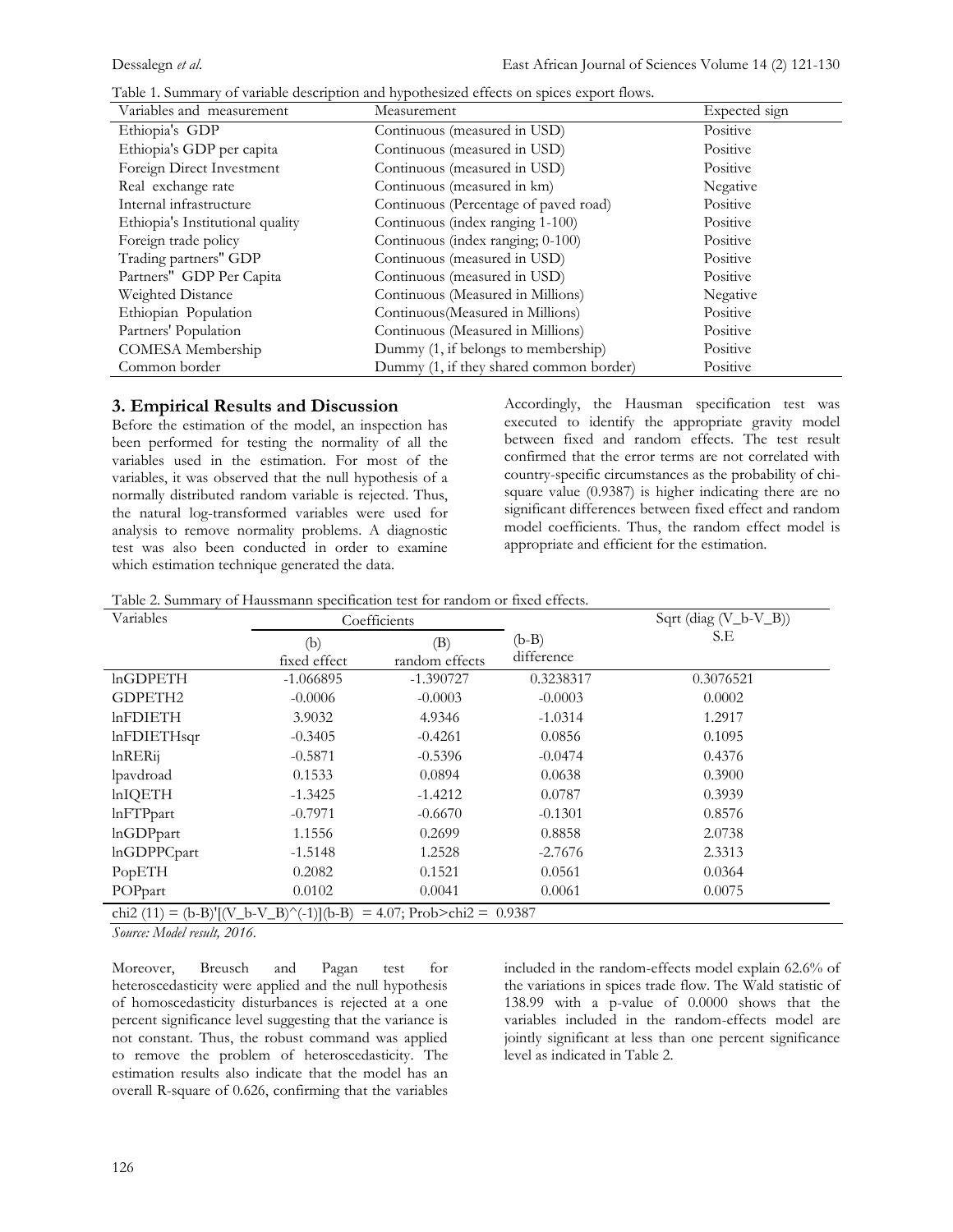| Table 3. Random effects GLS model estimation results for determinants of spices export. |  |
|-----------------------------------------------------------------------------------------|--|
|-----------------------------------------------------------------------------------------|--|

| Variables                        | Symbol             | Coefficient     | Robust Std. Err. | Z      | P > z  |
|----------------------------------|--------------------|-----------------|------------------|--------|--------|
| Ethiopia's Annual GDP            | <b>lnGDPETH</b>    | $-1.3907$       | 1.5922           | 0.8700 | 0.3820 |
| Ethiopia's GDP square            | <b>GDPETH2</b>     | $-0.0003$       | 0.0007           | 0.4200 | 0.6740 |
| Foreign Direct Investment        | <b>lnFDIETH</b>    | $4.9346*$       | 2.9360           | 1.6800 | 0.0930 |
| Foreign direct investment sqre   | $ln$ FDIET $H$ sqr | $-0.4261*$      | 0.2505           | 1.7000 | 0.0890 |
| Bilateral real exchange rate     | $ln$ RERij         | $-0.5396***$    | 0.0639           | 8.4400 | 0.0000 |
| Percentage of paved road         | Lpavdroad          | 0.0894          | 1.0545           | 0.0800 | 0.9320 |
| Ethiopia's Institutional quality | <b>lnIQETH</b>     | $-1.4212*$      | 0.8115           | 1.7500 | 0.0800 |
| Foreign trade policy index;      | <b>lnFTPpart</b>   | $-0.6670$       | 0.5275           | 1.2600 | 0.2060 |
| Trading partners" GDP            | <b>lnGDPpart</b>   | $0.2699***$     | 0.0863           | 3.1300 | 0.0020 |
| Partners" GDP Per Capita         | <b>lnGDPPCpart</b> | 1.2528***       | 0.2531           | 4.9500 | 0.0000 |
| Weighted Distance                | lnDistij           | $-2.1592***$    | 0.3025           | 7.1400 | 0.0000 |
| Ethiopian Population             | PopETH             | $0.1521*$       | 0.0814           | 1.8700 | 0.0620 |
| Population of Trade Partner      | POPpart            | $0.0041***$     | 0.0006           | 6.4500 | 0.0000 |
| COMESA Membership                | <b>COMESA</b>      | $-5.8719***$    | 0.8743           | 6.7200 | 0.0000 |
| Sharing common border            | Border             | $1.5129***$     | 0.5797           | 2.6100 | 0.0090 |
| Constant                         | cons               | 6.6398          | 10.5897          | 0.6300 | 0.5310 |
| Number of obs                    | 99                 | Wald chi2(15)   | 138.99<br>$=$    |        |        |
| Number of groups                 | 9                  | Prob> chi2      | 0.0000           |        |        |
| R-sq: within $= 0.1278$          | 0.1278             |                 |                  |        |        |
| between $= 0.9945$               | 0.9945             | corr $(u_i, X)$ | $= 0$ (assumed)  |        |        |
| overall $= 0.6261$               | 0.6261             |                 |                  |        |        |

*Note: \*\*\*, \*\*and \* indicate the significance of the coefficients at 1%, 5%, and 10% levels of significance, respectively Source: Authors computation from the survey (2016).*

Among the determinants of spices trade performance, internal supply capacity; the log of foreign direct investment (FDI), Ethiopia's population (POPETH), the log of the real bilateral exchange rate (RER) and log of institutional quality were found to be statistically significant. The result showed that the log of foreign direct investment (FDI) significantly affected the performance of spices trade with an expected positive sign (Addisu, 2014; Alelign, Adame 2014; Alekaw, 2016) also found that FDI has a significant positive influence on Australian manufacturing exports in the long-term. Similarly, the study by Waleed and Shelaby (2011) on modeling and estimating the export potential of the Egyptian spices subsector found a positive effect of FDI on trade performance. The result also indicated that Ethiopia's population has a significant and positive influence at a 10 percent significance level. This may indicate a large domestic market may imply utilization of the economies of scales rather than the dominance of absorption effect. Controlling for other things unchanged, it is confirmed that a percent growth in population of the trading partner would increase the exports of spices by 0.152 percent.

 The estimated coefficient also indicates that the real exchange rate is negative and statistically significant at less than one percent suggesting as the exchange rate appreciates spices export revenue declines thereby devaluation of domestic currency has a noticeable positive contribution to Ethiopia's spices (turmeric and *Korarima*) export. The real exchange rate of the exporting country affects the price of goods that are imposed to the importing country. If the real exchange rate of exporting countries increases or appreciates, the export price will increase and the importing country will pay higher to import the things from the exporting country. The estimated coefficient implies that a percent increase in the real exchange rate would lead to a decline in spices (turmeric and *Korarima*) export value by 0.540 percent, assuming other variables kept unchanged. Similar results were obtained by other researchers regarding the effect of the bilateral exchange rate on export values (Aljebrin, 2012; Inayah *et al*., 2016). The result was also consistent with the (Negussie and Dessalegn, 2014) that investigated determinants of bilateral trade between Ethiopia and its major trading partners' and they found that bilateral real exchange rate had a negative impact on Ethiopia's total export performance.

 The model output also depicts that the institutional quality (IQ) has a significant negative effect on spices export value contrary to the hypothesis. The negative sign might be due lack of modern marketing institutions that properly guide the production and regulate the marketing of spices as this commodity is not in the system of Ethiopian commodity exchange (ECX), unlike other agricultural export. It implies that poor institutional quality (poor market regulatory system) will discourage spices export flows by 1.421 percent. Ebaidalla and Abdallat(2016) found that inefficient institutions resulted in low investment and productivity thereby leads to low export flows.

 Except for foreign trade policy, all external demand side determents of export performances were found to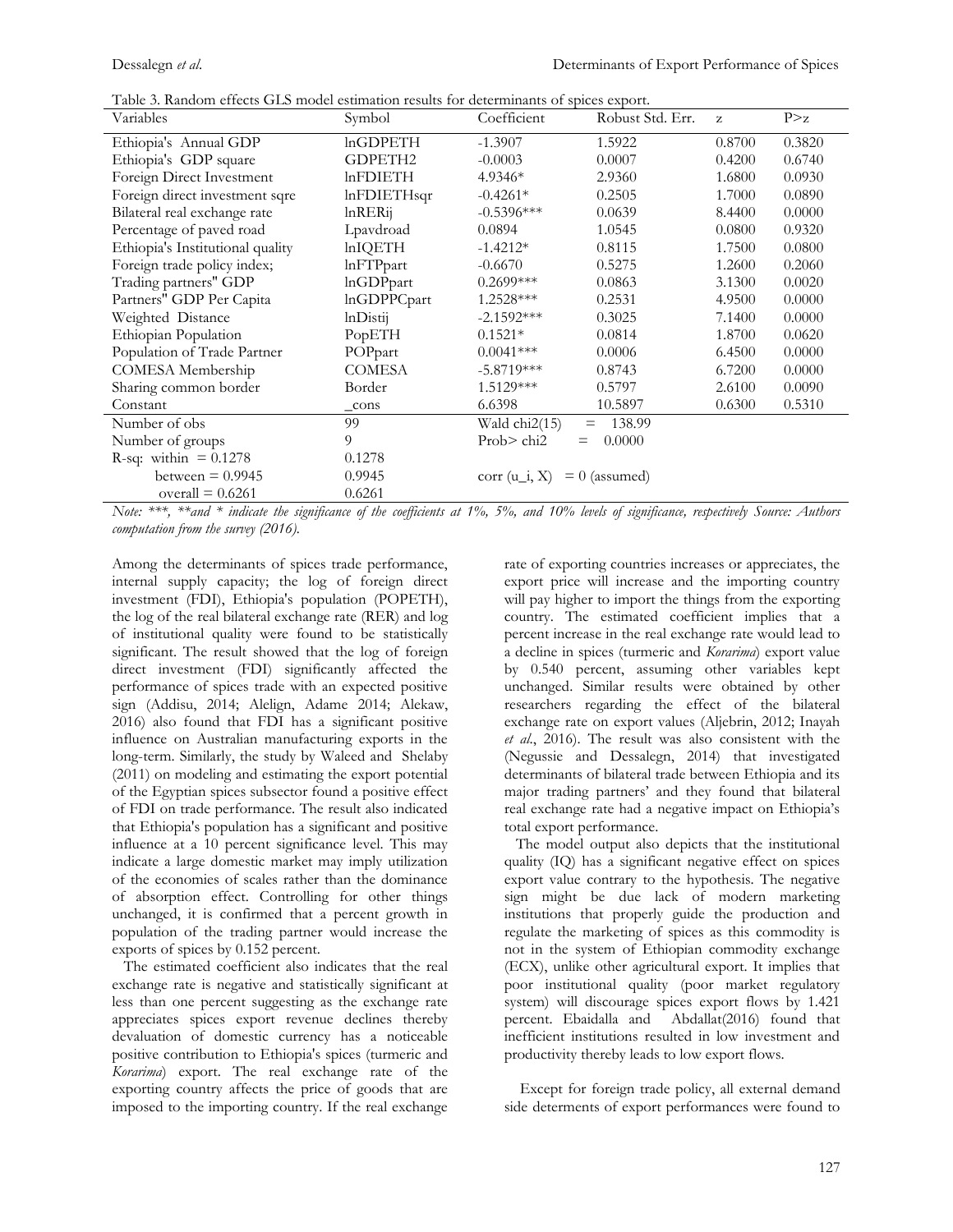be significant. The trade partners' log of GDP used as a proxy for importers demand/market size was the statistically significant and negative influence on spices trade performance. The result suggests that a higher importers' GDP means a higher absorption capacity, implying the partner country is able to import more spices. Hence, a percent increase in importer's log of GDP will increase spices export value by 0.272 percent. This is line with the theory behind the conventional gravity model that states the size of the economies enhances the amount of trade between trading partners.

 Ethiopia's major spices (turmeric and *Korarima*) export performance was significantly and positively affected by importers; log of GDP per capita, too. The estimated positive coefficient implies that the levels of income determine the purchasing power of consumers at export destinations; the higher the income of consumers the more products they could purchase and hence rising spices export performances. The positive value is consistent with the theoretical expectation of gravity trade that expects that trade capacity increase with an increase in a partner's economic size. So, holding other things unchanged, it is evident that a percent improvement in log per capita GDP of the partners will increase their demand for spices export by 0.270 percent. This result is consistent with the demand theory and other empirical studies on trade (Inayah *et al*., 2016; Baker and Yuya, 2020). This finding also corroborates the findings of Karamuriro and Karukuza (2015) who use the gravity model, discovered that the real GDP of importing countries had a positive effect on the value of bilateral trade between considered in the study for the years 1980–2012.

 Moreover, a variable population proxy for importers market sizes was statistically significant and positive as a hypothesis. It means that a percent growth in importer's population would lead to a 0.004 percent improvement in the spices export earnings, assuming that other things remain the same. Some of the past studies agreed on the positive relationship between export flows and the total population of importing countries (Elshehawy *et al*., 2014).

 The weighted distance (WDIST) between Ethiopia and trade partners has affected the performance of spices trade flows significantly and negatively. The results provide strong support for the hypothesis that transportation costs are an important foreign market access determinant affecting spices trade performance .i.e. distance is a proxy for various factors such as transportation costs, delay during shipment, synchronization costs, communication costs, and transaction costs that could influence trade flows (Alemayehu, 2009). From the estimated results, it is evident that a percent difference in distance will reduce spices export value by 2.159 percent in line with the economic theory of gravity model. This result is also consistent with the following empirical studies on

export determinants (Yishak, 2009; Alelign, 2014; Inayah *et al*., 2016). The dependence of spices exports on transport costs implies that besides emphasizing large economies in the world as the major destination markets, the government needs also to pay adequate attention to destination markets with cheaper transport costs. Access to such markets should be facilitated by relevant policies to take advantage of the geographical location in strengthening spices exports' competitiveness.

 Contrary to the hypothesized effect and the existing empirical evidence, the variable COMESA membership has found statistically significant and negatively affecting spices export value. The negative coefficient of this variable may suggest that Ethiopia exports below what other countries export to COMESA, might be due to lack of large-scale private sector participation in production to benefit from economies of scale. Equivalently, this to mean that with continued such trade underperformance, being Ethiopia a membership of COMESA would reduce spice export value by 5.872 percent. The other possible justification for the unexpected negative sign might be associated with the fact that; as the majority of trade partners are also spices exporters they may appear to be competitors with Ethiopia's spices (for instances, India and China are the large producers and exporters of turmeric) thus adversely affecting the performance of spices export. This result is consistent with a study conducted by Alkekaw (2016) on the determinants of foreign trade in Ethiopia.

 The common border variable is significant and has a positive sign suggesting that there have been more spices trade with the neighboring countries than relatively distant countries. The positive coefficient on "common border" indicates that the immediate proximity of the two countries increases their tendency to trade. As most of Ethiopia's spices, export destinations are neighboring countries spices trade could easily flow due to the country's urgent need for foreign currencies. Thus, being a trade partner share a common border will increase the spices export value by 1.513 percent. The empirical analysis of Pakistan's trade conducted by Khan *et al*. (2013) indicate similar positive results regarding the relationship between export and shared border.

# **4. Conclusions**

The results have demonstrated that there is a significant and positive relationship between direct investments (FDI) and spices export performance. This variable contributes to the improvement of the country's export in general and spices export in particular. Thus, the government and other relevant stakeholders should continue to exert its efforts to attract foreign investment by taking various measures. The results also indicated that there was a strong negative and significant relationship between the exchange rate and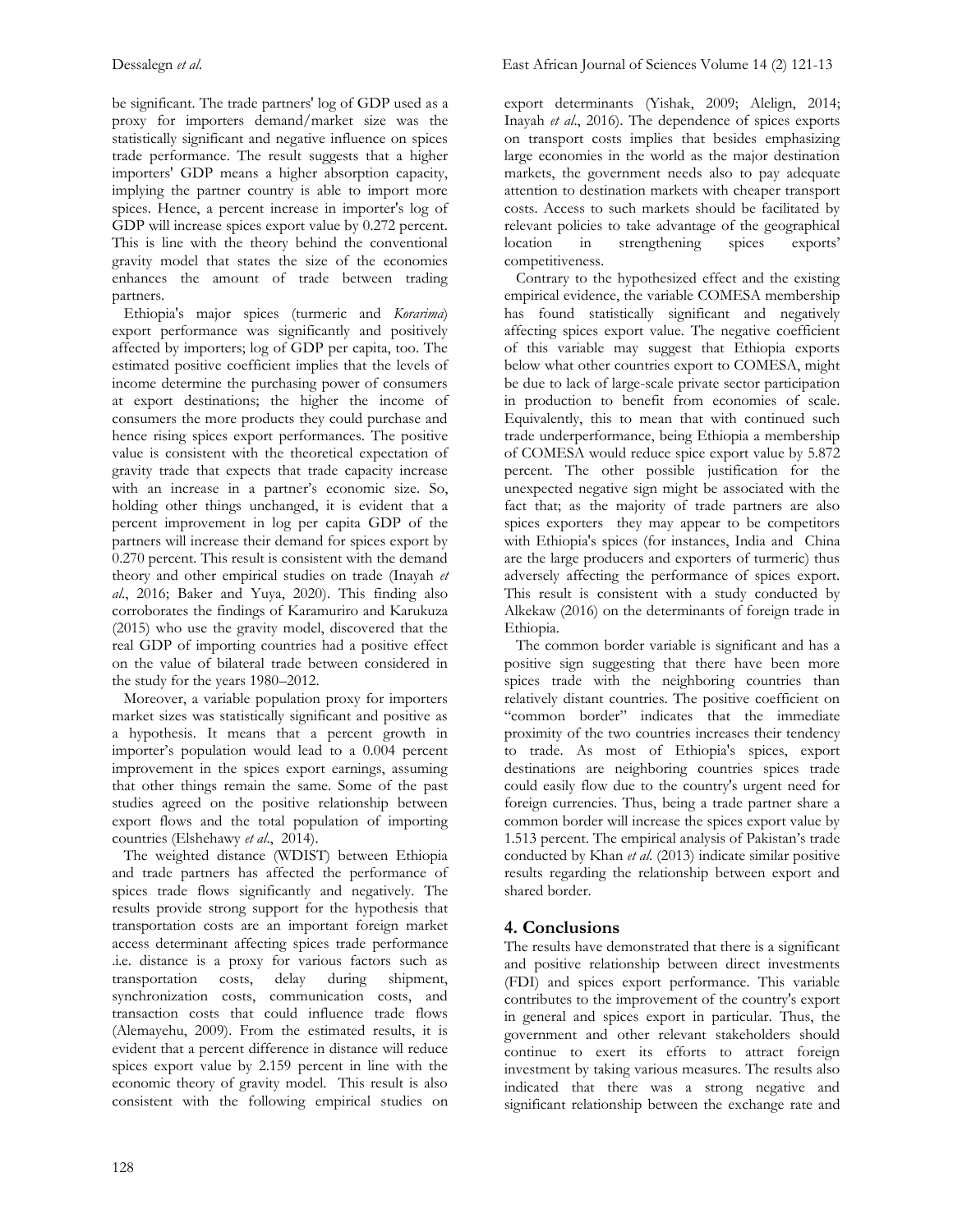spices export value. In line with this, the government has to ensure a stable exchange rate policy in order to avoid the exchange rate risk attached to the import prices and profit considerations of direct investors that could contribute to export growth by investing in the spices subsector. It can also be suggested that depreciation of the real exchange rate would cause again in the competitiveness of the country thereby encouraging the spices export flows.

 Both GDP and GDP per capita of importing countries were confirmed to have a significant and positive relationship with spics export value of Ethiopia. It implied that an improvement in these macroeconomic variables in each destination country would create demand for Ethiopia's spices. Therefore, the country should target spices export to partners with larger economies. The population of importing countries is another significant variable affecting the spices exports. Thus, there is a foreign market demand for spices that the country could be benefited from. Moreover, the policymaker should design policies that promote economic growth. Distance is also an important variable influencing spices trade flows between Ethiopia and each destination country (Alemayehu, 2009). Since the distance between countries is associated with transportation costs a more distant would worsen spices export flows. The dependence of spices exports on transport costs implies that besides emphasizing large economies in the world as the major destination markets, the government has to pay adequate attention to the destinations that relatively reducing transport costs.

 Membership of COMESA was negatively related to spices export value which might depict the country doesn't benefit from spices export to these common markets. The strong and negative relationship between this common market and spices trade performance may also suggest Ethiopia exports below what other countries export. The current and future spices demand and supply prospects need to be assessed in such regional market. Addressing supply constraints and the competitiveness of COMESA exports is important. Furthermore, sharing a common border with a partner affected the spices export performance significantly with its expected positive sign. In order to expand bilateral trade flows, it is appeared to be more desirable for Ethiopia to promote exports to countries in close proximity.

 Some future research can also be suggested in order to broaden the existing pool of knowledge on the subject: First due to lack of data on spices products in the form of oleoresin &essential oils and powdered mixes were not included in estimating the spices export value in this study. Secondly, the study is confined to evaluate factors influencing the export performance of the two spices within the on-going value chain research. Therefore, there is a scope for further studies to consider all types of spices and their emerging valueadded products (essential oil and spices mixes) in analyzing the spices export performances and its determinants in Ethiopia.

# **5. Acknowledgments**

I would like to express my special gratitude and appreciation to Wolkite University and the Global Research Capacity Building Program of Global Development Network for financing the field research. In this aspect, my profound sense of gratitude goes to the BERCEA Program designers and coordinators Prof. Mengistu Ketema and Dr. Degye Goshu.

# **6. References**

- Addisu, A. 2014. Spice sector development in Ethiopia: Scenario and competitiveness. *In*: Report of the Third Spices, Aromatic and Herbal Plants Subsector Stakeholders Platform Workshop. Addis Ababa, Ethiopia.
- Alekaw, K. 2016. Determinants and potentials of foreign trade in Ethiopia: A gravity model analysis, Munich Personal Research Archive Paper.
- Alelign, A. 2014. Ethiopia's export performance with major trade partners: A gravity model approach. *Journal of Natural Sciences Research*, 4(20): 21–28.
- Alemayehu, G. 2009. Fundamentals of international economics for developing countries: A focus on Africa, Volume 1: Trade theory and policy, Africa Economic Research Consortium, Nairobi, Kenya.
- Baker, M.M. and Yuya, B.A. 2020. The determinant of sesame export performance in Ethiopia: A panel gravity model application. *Turkish Journal of Agriculture, Food Science and Technology*, 8(3): 714– 720.
- Beleska-Spasova, E. 2014. Determinants and measures of export performance comprehensive literature review. *Journal of Contemporary Economic and Business Issues,* 1(1): 63–74.
- Deresa, T. 2009. Practices and constraints of turmeric production and marketing by smallholder farmers: The case of Yeki Woreda, Sheka Zone in Southwestern Ethiopia. MSc Thesis, Addis Ababa University, Ethiopia.
- Ebaidalla, M.E. and Abdalla, A.A. 2016. Performance of Sudanese agricultural exports: A gravity model analysis. A paper prepared for the conference on structural reform, transformation and sustainable development in post-secession: Economic, political and social perspectives. The University of Khartoum, Sudan.
- Elshehawy, M.A., Shen, H. and Ahmed, R.A. 2014. The factors affecting Egypt's exports: Evidence from the gravity model analysis. *Open Journal of Social Sciences,* 2: 138–148.
- Eyayu, T. 2017. Determinants of agricultural export in Sub-Saharan Africa: Evidence from panel study.